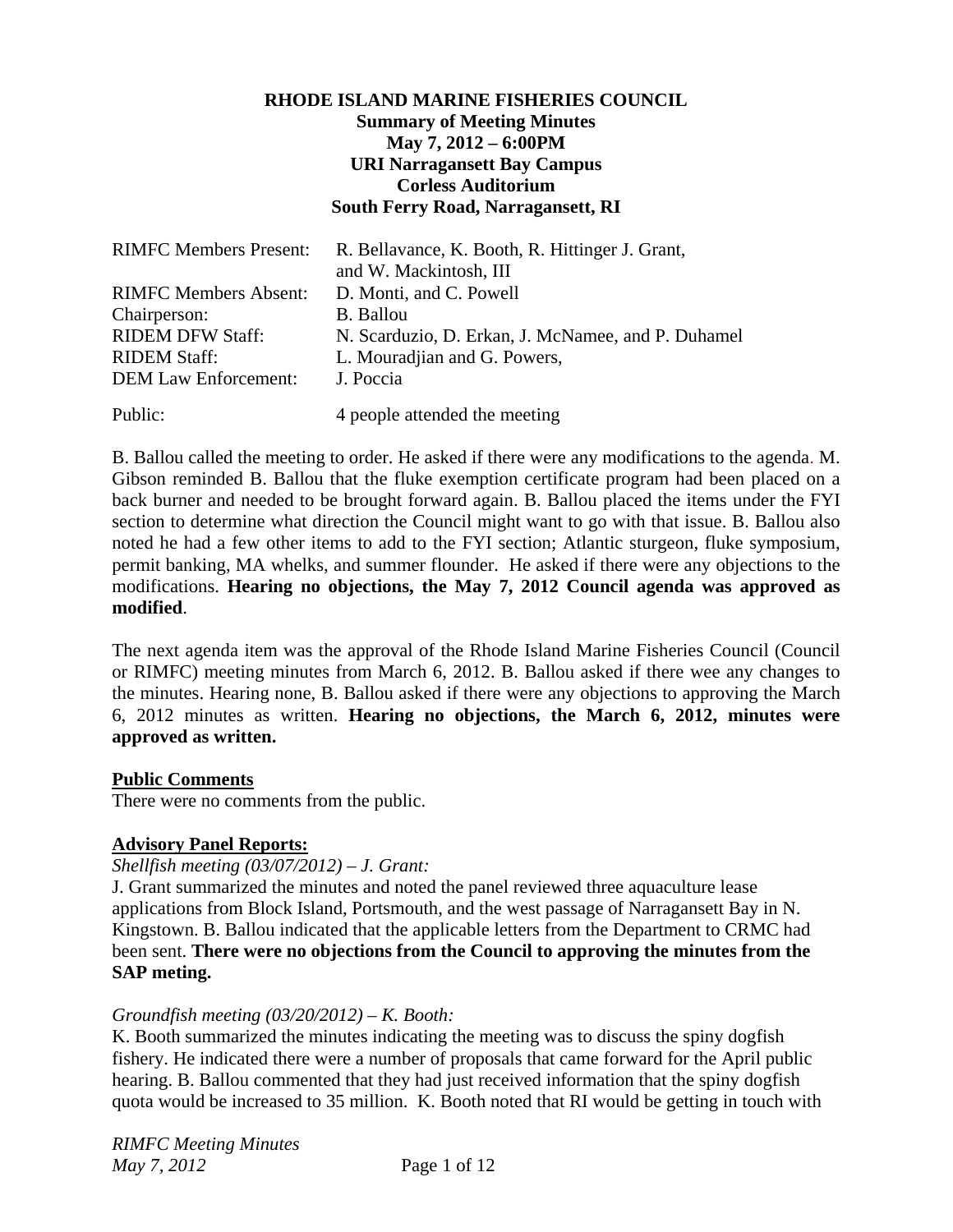the other states to collaborate on a better management plan. . **There were no objections from the Council to approving the minutes from the Groundfish AP meting.** 

### **New Business**

*Council recommendations on April 3, 2012 Public hearing items:* 

**1) Proposed amendments to "Part I – RI Marine Fisheries Regulations – Legislative Findings" to address harvest methods and habitat impacts by incorporating new definitions, and to update regulatory citations for consistency with certain statutory changes.** 

B. Ballou asked for the Division recommendation. M. Gibson representing the Division of Fish and Wildlife (DFW) stated that the Division recommends that the Council recommend adoption of the Part 1 definitions to the Director. He noted that the RI Fishermen's Alliance has made a number of helpful comments on definitions. He also noted that the Division was engaged in a rewrite of marine fishery regulations. He suggested the Council endorse these definitions for now but advocate for completion of the re-write initiative including review and consolidation of definitions.

**J. Grant made a motion to recommend that the Director adopt Part 1 definitions (airassisted harvest, bay scallop dredging, and water-assisted harvest) with the exception of the definition for "bycatch". Grant recommended using the RI Fishermen's Alliance definition for "bycatch" instead, and to hold off on the definition for "permitted shellfish dredging" until this Part of the regulation was discussed later in the evening. K. Booth seconded the motion.** 

J. Grant stated that "bycatch" did not appear in any of the regulations therefore he did not think it needed to be in the definitions.

B. Ballou suggested that if the word "bycatch" did not appear in regulation then it was irrelevant and did not need to be in the definitions.

K. Booth raised some questions regarding the definition for water-assisted harvest, he noted it did not seem to be worded correctly and he thought someone might be able to group in bullrakes and tongs. **After Council discussion, it was decided to remove the comma after the word "water" and remove the word "or"**.

J. Carvalho suggested that the definitions should be incorporated into the regulations and not in a separate definitions section.

**B. Ballou asked for the vote. The Council voted unanimously to recommend that the Director adopt Part 1 definitions a follows: (1) air-assisted harvest, bay scallop dredging, and water-assisted harvest; (2) use the RI Fishermen's Alliance definition for "bycatch"; (3) remove the comma after the word "water" and remove the word "or" in the definition for water-assisted harvest; and (4) hold off on the definition for "permitted shellfish dredging" until this Part of the regulation was discussed later in the evening. The vote was five (5) in favor: (R. Bellavance, K. Booth, J. Grant, R. Hittinger, W. Mackintosh, III); opposed: (none). The motion passed 5/0.**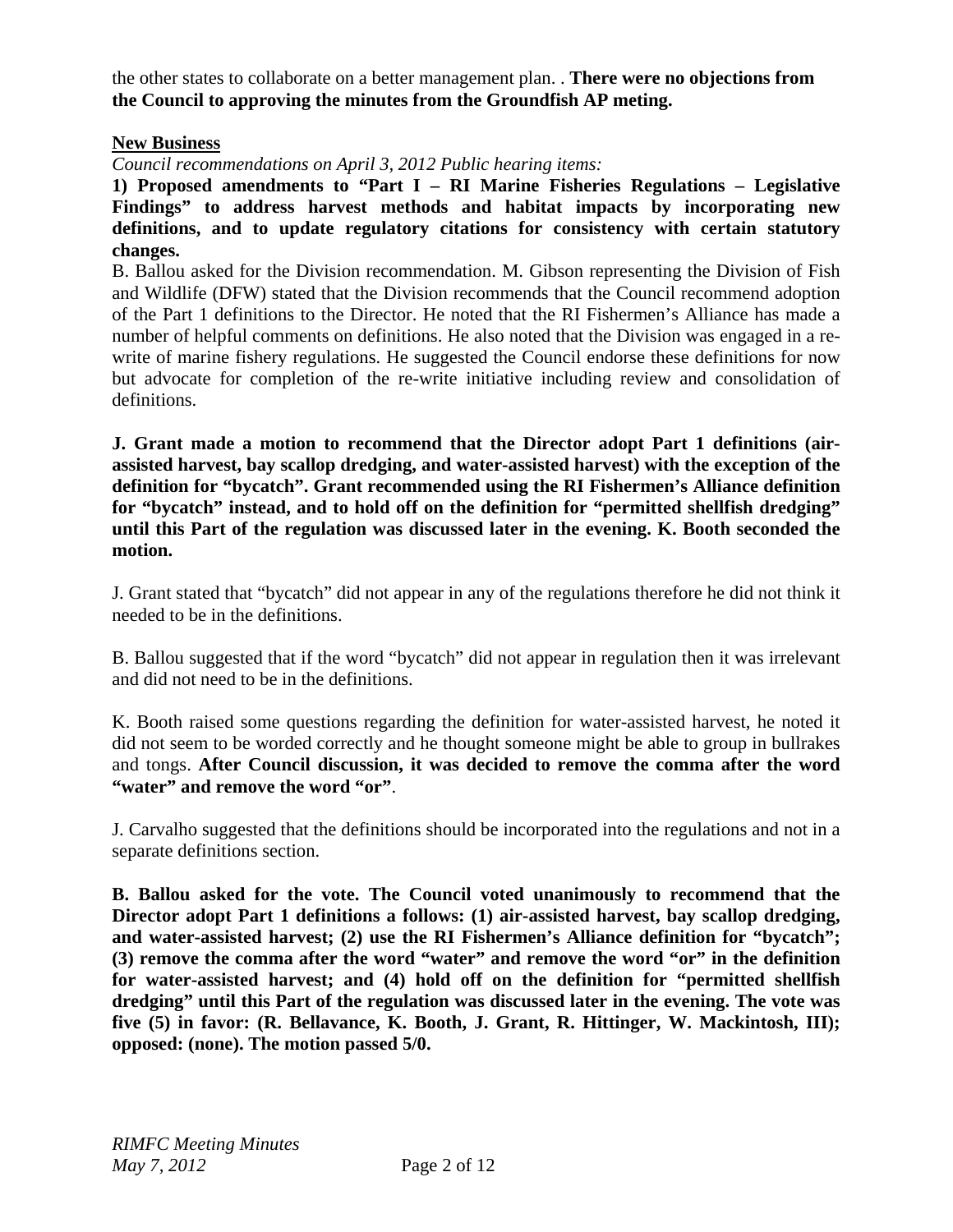# **2) Proposed amendments to "Part VI – RI Marine Fisheries Regulations – Dredging for Shellfish" to address harvest methods by clarifying dredging regulations and identifying applicable marine species, and to update regulatory citations for consistency with certain statutory changes.**

B. Ballou asked for the Division recommendation. M. Gibson stated the Division recommends that the Council recommend adoption of the Part IV restrictions to the Director. The proposed amendments would clarify and reinforce that the only species that may be harvested via dredge are blue mussels, ocean quahaugs, and surf clams. This specificity would reduce any incentive to "prospect" for other species via dredging. This method of harvest can potentially be detrimental to essential fish habitat and fishery productivity. Until such time as a comprehensive marine life management area for Narragansett Bay has been established, dredge fishing should remain limited.

W. Mackintosh, III suggested that a tolerance allowance for bycatch should be incorporated in to the regulations. D. Erkan indicated that in the Sakonnet River you could take up to 12 bushels of bay quahaugs as bycatch.

J. Grant started the discussion by reviewing what had led up to the harvest restriction issue, which was the harvesting of steamer clams using air- assisted devices, which was illegal. He explained there was a loophole in the regulations where DEM Enforcement was not able to prosecute since they were unable to catch people in the act of harvesting using the illegal equipment. He reviewed the history and past practice of harvesting by dredging in the bay indicating they use to dredge for any shellfish in the bay; quahogs, oysters, steamers, mussels, surf clams, bay scallops, sea scallops, horseshoe crabs, and whelks. He indicated the conflict came between hand rakers and dredges, and the state took a position where you either employed a lot of hand rakers or a few dredges. He commented that they went with a lot of hand rakers and placed a ban on dredging for certain species.

### **J. Grant made a motion to recommend that the Director oppose the proposed amendments in Sections 6.1 through 6.6 of Part VI – Dredging for Shellfish regulations. R. Hittinger seconded the motion.**

J. Grant stated that dredging should not be restricted to only blue mussels, surf clams or ocean quahaugs. He felt you could fish for whatever species that were unregulated. He voiced concerns about changing these sections to have three separate areas of regulations including the RIGL that would be different. He felt this would create confusion. As for the blue mussel dredge fishery, he was opposed to having to apply for permission to dredge in specific areas, and opposed to being allowed to only possess blue mussels while dredging for blue mussels. He was opposed to the reference in sections 6.2 reference "any marine species" he felt this was much too broad. J. Grant reviewed literature to enforce his opposition to the proposed changes and dispute the Division's claim that dredging could be harmful to certain habitats. He reviewed the positive aspects of dredging.

R. Hittinger commented that the regulations were amended to have one intend yet it appears from J. Grant's explanation that they may have an unintended consequence. He proposed to have J. Grant consult with the Division in drafting the amendments.

B. Ballou mentioned the Division was very close to completing the regulatory rewrite and this would eliminate some confusion between the various Parts. Aspects of the regulations would be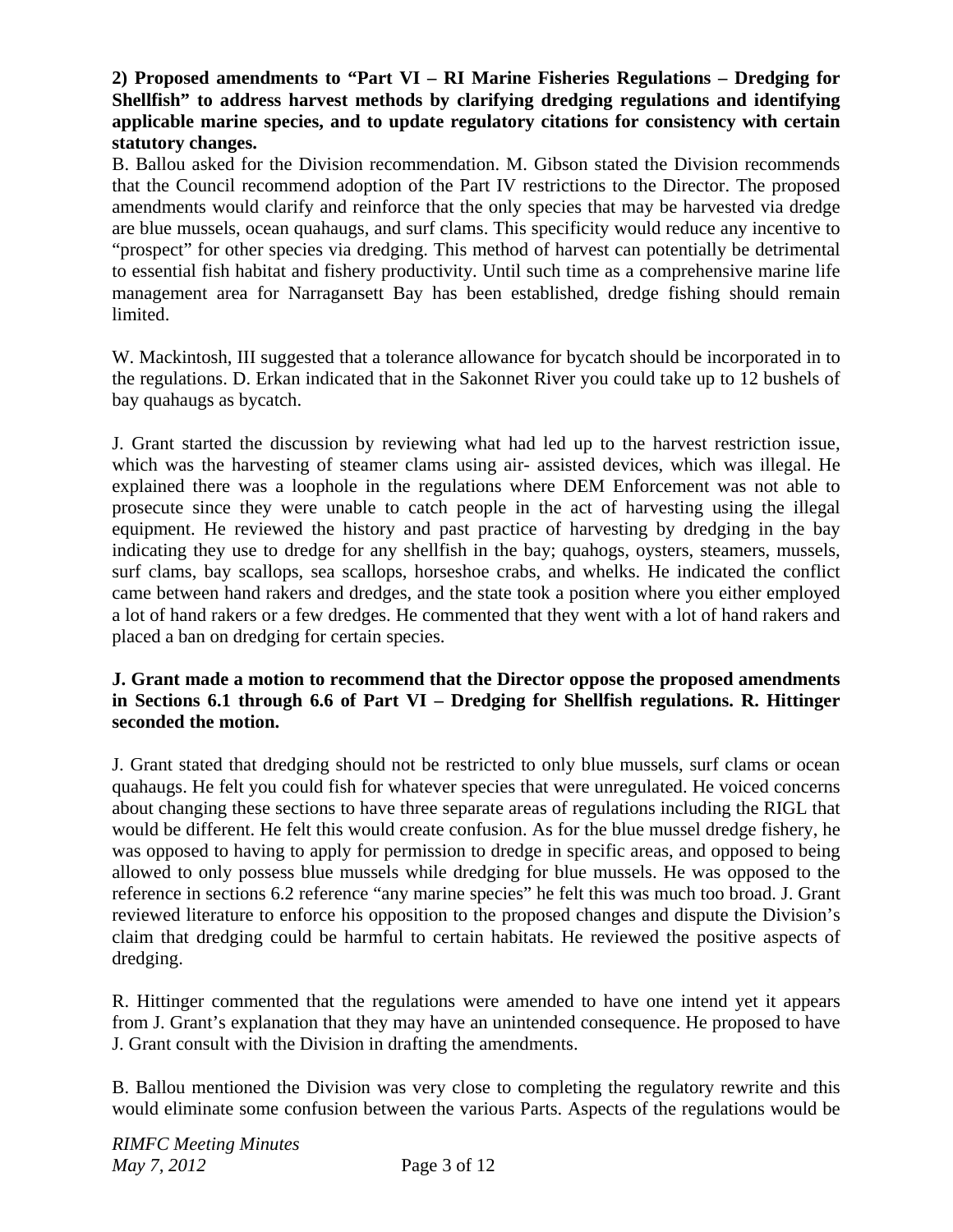consolidated. He asked if there might be an interest to holding off until the Division was closer to completing this task, or make changes now. He suggested to stay focused with the intent of the amendments and offer advice from there without being hung up on the language.

W. Mackintosh, III stated that the indent seems to be to address dredging of mussel, ocean quahaugs, and sea clams. He commended if that was the intent he did not see anything wrong with the proposed language. He felt if this was not addressed this type of dredge fishery could spring up over night and wipe out all species.

M. Gibson pointed out that industry would like to continue to be able to harvest species other than the three species we have identified.

D. Erkan stated the Division's intent was to be able to provide for legitimate fisheries and discourage the harvest of anything else but the three species allowed using that device.

R. Bellavance made comments pertaining to the study J. Grant had referenced about the positive aspects of dredging and noted the study also described instances where dredging was detrimental to habitat.

M. Gibson stated that the Division was very serious about fisheries habitat and areas of fisheries productivity like Narragansett Bay he noted that a Marine Life Management Area might be an over reach at this point but he was not persuaded from going in that direction in the near future. He explained what we were trying to do was to identify the species that were acceptable to harvest now in the hope that we would maintain some level of control over this dredging activity so that things like W. Mackintosh, III was talking about would not happen. Unregulated things will spring up and before we know it, the horse will be out of the barn before we can even get to review this habitat. We felt this was a logical protective step to define the species that can be taken by dredging and then get to the main issues by mapping habitats and the fishing activities in Narragansett Bay. Do all the uses make sense and if not we can repackage it so that it does make sense for the entire bay and the fisheries within it.

J. Carvalho stated he agreed with the statements and information presented by J. Grant.

J. grant stated the list needed to be expanded to include other species like horseshoe crabs, knobby whelks, bay quahaugs, etc.

R. Bellavance made a point that there were some valid points that needed to be addressed in these sections and he wanted to make sure these items would be revisited or reworked so they could be reconsidered by the Council if they were going to be opposed as currently written.

Council members recognized the effort that had gone into putting these items forward and the intent of the amendments but wanted the Division to work out the mechanics to fine tune the language.

**B. Ballou asked for the vote. The Council voted unanimously to recommend that the Director oppose the proposed amendments in Sections 6.1 through 6.6 of Part VI – Dredging for Shellfish regulations. The vote was five (5) in favor: (R. Bellavance, K. Booth, J. Grant, R. Hittinger, W. Mackintosh, III); opposed: (none). The motion passed 5/0. 3) Proposed amendments to "Part XVIII – RI Marine Fisheries Regulations – Shellfish Grounds" to prevent the operation of devices capable of harvesting shellfish in polluted**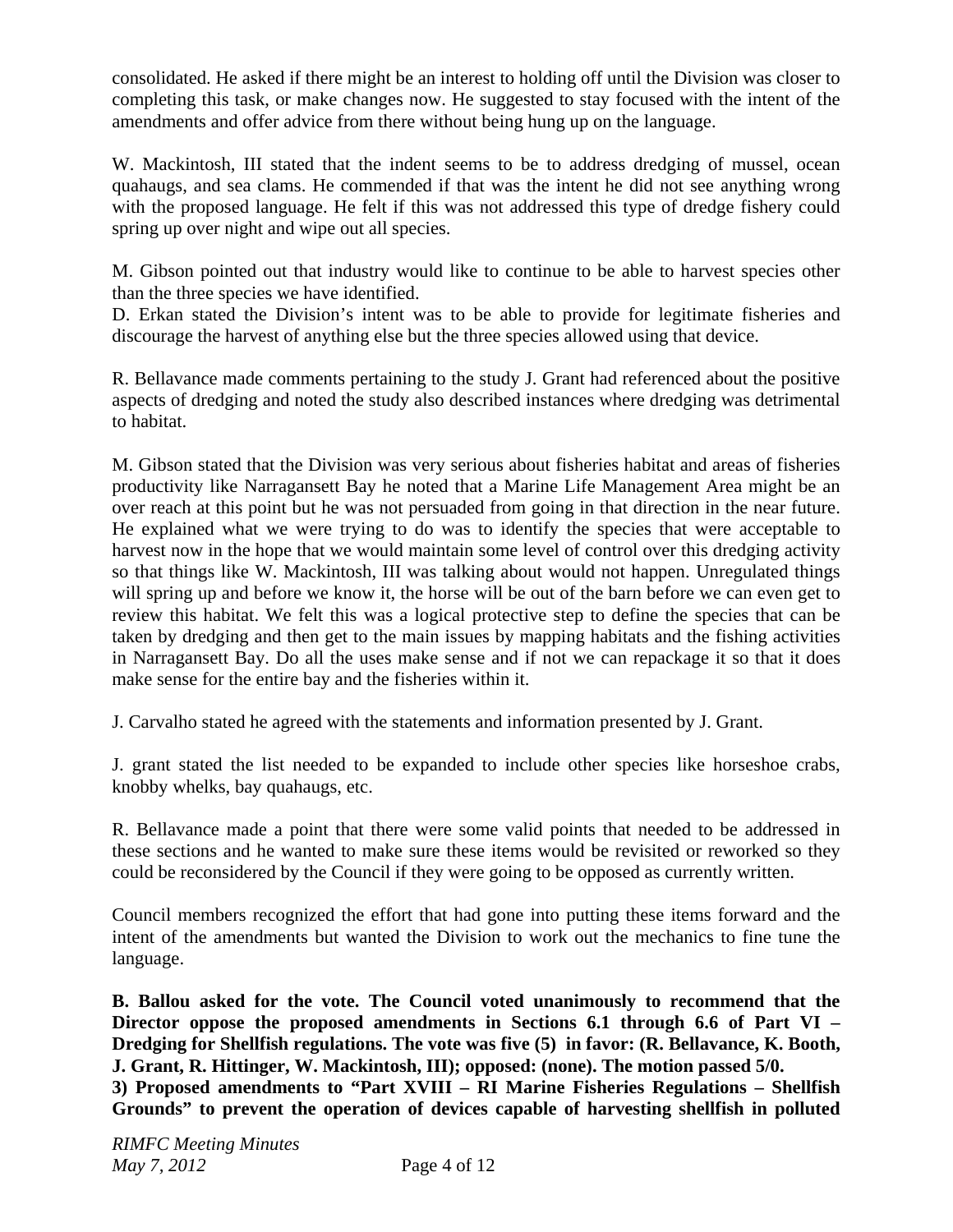# **areas (sections 18.6 and 18.10) and to update regulatory citations for consistency with certain statutory changes.**

B. Ballou asked for the Division recommendation. M. Gibson stated the Division recommended that the Council recommend adoption of the Part XVIII restrictions to the Director. The proposed amendments would add the harvest methods newly defined in Part I to the prohibited list. Water and air assisted harvesting are known methods and failure to include those as prohibited in polluted areas will undermine enforcement of those areas and create risks to public health.

K. Booth wanted to make sure these amendments would not affect the shellfish transplants. M. Gibson indicated the proposed amendments would not affect the transplants commenting that the Department had the authority to conduct the shellfish transplants since they were Department sponsored activities.

## **J. Grant made a motion to recommend that the Director adopt the proposed amendments to Part XVIII – Shellfish Grounds, with two changes, remove the following words in section 18.6: (1) "capable of harvesting" and leave the existing language "commonly employed in taking", and (2) remove the word "bay" in front of scallops. R. Hittinger seconded the motion.**

D. Erkan stated the intent of the wording **"capable of harvesting"** and the word **"bay"** was to make it impossible to use devices for unlawful harvest of species of concern in uncertified waters. He indicated that striking he word "bay" may free up a whole series of devices that are capable of harvesting sea scallops in contaminated areas.

J. Grant indicated he was behind the spirit of the amendments but he was not sure of the specific language.

There was Council discussion over changing the language as proposed by the Division.

D. Erkan explained the intend was to try to accommodate for bay scallop harvest that was why the word "bay" was in the proposed language, we were not trying to prevent it.

W. Mackintosh, III stated he thought the proposed language from the Division was fine and did not agree with J. Grant's changes.

**B. Ballou asked for the vote. The Council voted to recommend the Director adopt the proposed amendments to Part XVIII – Shellfish Grounds, with two changes, remove the following words in section 18.6: (1) "capable of harvesting" and leave the existing language "commonly employed in taking", and (2) remove the word "bay" in front of scallops. The vote was two (2) in favor: (J. Grant, R. Hittinger); (3) opposed: (W. Mackintosh, III, R. Bellavance, K. Booth). The motion failed 2/3.**

**R. Hittinger made a new motion to recommend the Director adopt the proposed amendments to Part XVIII – Shellfish Grounds, with a modification to section 18.6 to the words "capable of harvesting" which should be examined and changed to something which is more of the intent of our discussion. R. Bellavance seconded the motion. The vote was five (5) in favor: (R. Bellavance, K. Booth, J. Grant, R. Hittinger, W. Mackintosh, III); (0) opposed. The motion passed 5/0.** 

**4) Proposed amendments to "Part III – RI Marine Fisheries Regulations – Marine Fisheries Council" to establish Marine Life Management Areas (section 3.16.18) and to update regulatory citations for consistency with certain statutory changes.**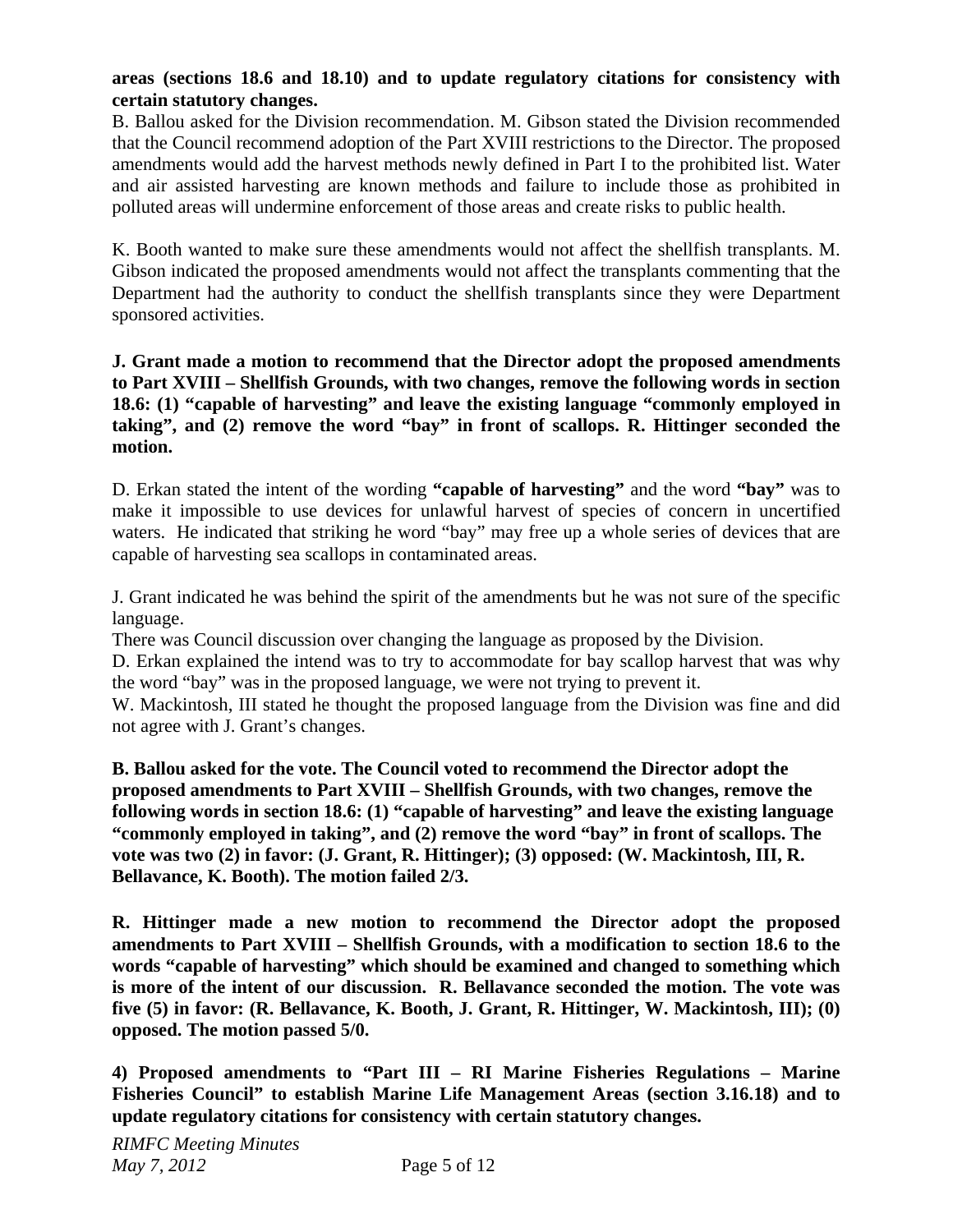B. Ballou asked for the Division recommendation. M. Gibson stated the Division recommended the Council reject this proposal at this time. While our vision of a comprehensive, habitat and fishing activity based marine life designation for Narragansett Bay and our coastal salt ponds is a sound one, the proposal is insufficiently developed at this point. Section 3.6 already contains a lengthy list of shellfish, gear, and species management areas. It is not clear how an overarching MLMA designation would align with current fine-scale designations. The Division should continue work on the concept to eliminate redundancies, review existing areas, specify any new sub areas anticipated, and release a plan for public and RIMFC review.

**W. Mackintosh, III made a motion to recommend that the Director not adopt the proposed amendments to "Part III – RI Marine Fisheries Regulations – Marine Fisheries Council" to establish Marine Life Management Areas (section 3.16.18) at this time. K. Booth seconded the motion.**

There was no discussion from the Council on this item.

S. Parente commented that he did not see the time sensitivity requirement for this issue at this time.

**B. Ballou asked for the vote. The Council voted unanimously in favor to recommend that the Director not adopt the proposed amendments to "Part III – RI Marine Fisheries Regulations – Marine Fisheries Council" to establish Marine Life Management Areas (section 3.16.18) at this time. The vote was five (5) in favor: (K. Booth, J. Grant, R. Bellavance, W. Mackintosh, III, and R. Hittinger). The motion passed 5/0.** 

## **5) Amendments to "Part IV – RI Marine Fisheries Regulations – Shellfish" to clarify what species may be harvested under a shellfish dredging license (sections 4.1.3 and 4.5), and to update regulatory citations for consistency with certain statutory changes.**

B. Ballou asked for the Division recommendation. M. Gibson stated the Division recommended that the Council recommend adoption of the Part IV restrictions to the Director. These proposed changes are a necessary companion to those for Part VI, restricting the species harvested under a dredging license even though the Council had voted otherwise to the amendment for Part VI. This would also identify pressurized water and pressurized air as prohibited activities in the open waters in addition to polluted waters. Gibson noted the Division was in support of the amendments to both Parts IV and VI.

J. Grant stated that both Parts just needed to be consistent and gave the example that section 4.1.3 was no long in statute, and that the list of applicable species be expanded to include those activities that had been done in the past. He also expressed concern for section 4.5 – Method of Harvest, "no person shall take any shellfish species" was in direct conflict with shellfish since any shellfish species would also include blue mussels, surf clams, and ocean quahaugs.

# **R. Bellavance made a motion to recommend that the Director apply the Council's prior recommendations that addressed these same issues in Part VI and apply them to the Part IV items. W. Mackintosh, III seconded the motion.**

J. Grant stated industry thought that air-assisted suction dredging for anything was inappropriate not just shellfish species and depending on the outcome of the Director's decisions, industry would like to support air suction dredging and water harvest dredging with the exception of the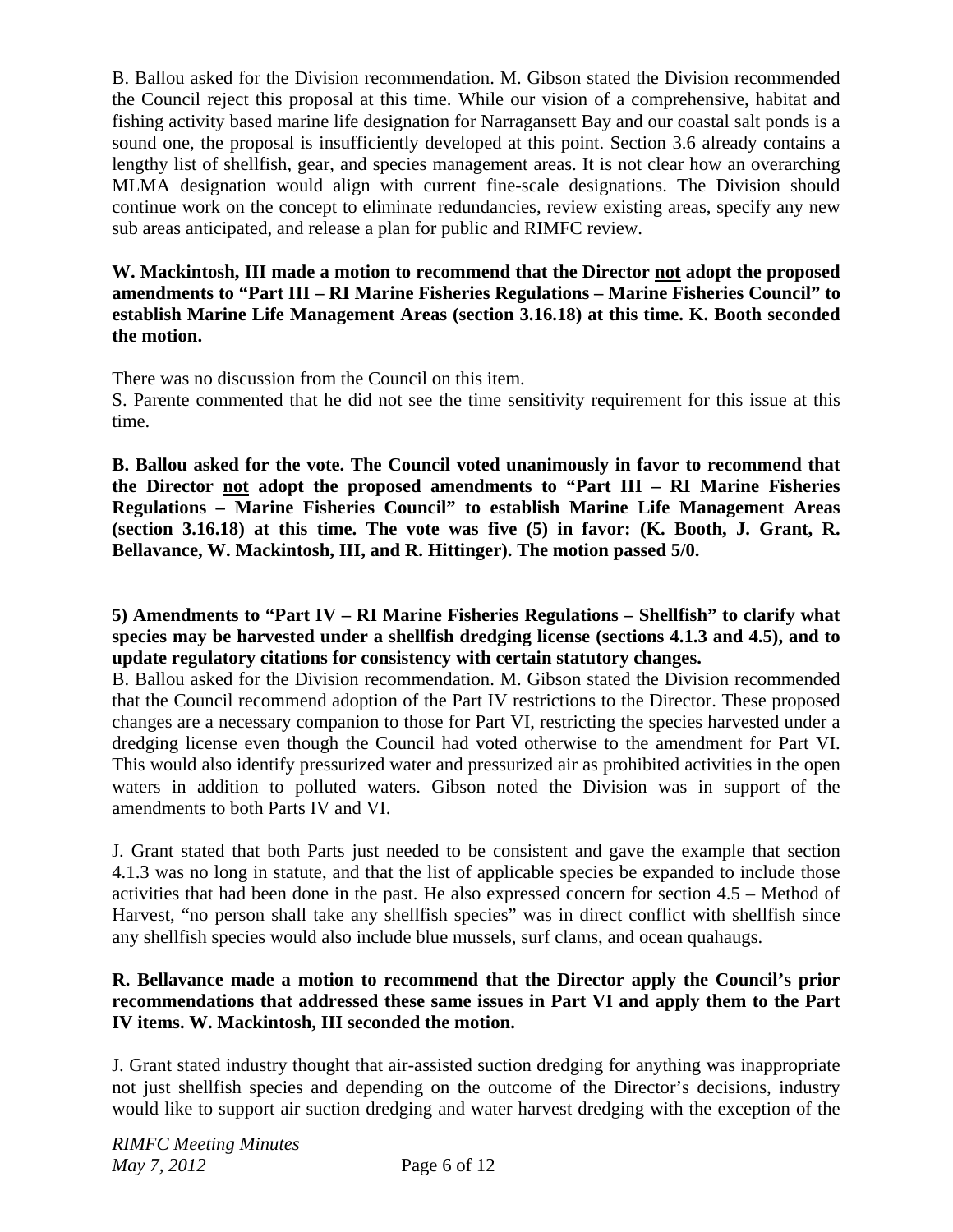surf clam. He thought this was an important part to mention that depended on the over all outcome and may have gotten lost.

**B. Ballou asked for the vote. The Council voted unanimously in favor to recommend that that the Director apply the Council's prior recommendations that addressed these same issues in Part VI and apply them to the Part IV items. The vote was five (5) in favor: (K. Booth, J. Grant, R. Bellavance, W. Mackintosh, III, and R. Hittinger). The motion passed 5/0.** 

B. Ballou returned to the item from Part 1, section 1.3 – Definitions of Terms, to address the definition for "Permitted shellfish dredging" which had put on hold until this section of the regulation had been discussed. He asked for J. Grant's comments.

J. Grant stated he would just like it expanded to include other species. The species that have been harvested in the past such as whelks, horseshoe crabs, sea scallops, etc. and whatever species are listed the same list needed to be uniform throughout all the regulations.

**R. Hittinger made a motion with regard to the definition for "Permitted shellfish dredging" to recommend that the Director apply the Council's prior comments and recommendations from items 1 through 5 to this issue for consistency. J. Grant seconded the motion.** 

**B. Ballou asked for the vote. The Council voted unanimously in favor with regard to the definition for "Permitted shellfish dredging" to recommend that the Director apply the Council's prior comments and recommendations from items 1 through 5 to this issue for consistency. The vote was five (5) in favor: (K. Booth, J. Grant, R. Bellavance, W. Mackintosh, III, and R. Hittinger). The motion passed 5/0.** 

# **6) Proposed Amendment to the Narragansett Bay Menhaden Management Plan:**

B. Ballou asked for the Division recommendation. M. Gibson stated the DFW recommended that the Council recommend the 200 fish closed area possession limit proposed in section 16.2.6 to the Director. This amendment was needed to close an unintended loophole in the regulations regarding the permanent closure areas. He explained this would prevent excessive commercial harvest of menhaden in areas closed to purse seining. The 200 fish possession limit would dissuade any large-scale, non-purse seine commercial harvest in the closed areas while allowing recreational bait harvest to continue. Gibson also noted the RI Fishermen's Alliance had recommended what might be a more efficient means to achieve the same end and the Department should consider their section16.2.8 alternative.

K. Booth pointed out that in the language it refers to land marks as reference points such as a flagpole, which might not be there any more. He asked if it would be appropriate to put in GPS coordinates.

## **R. Hittinger made a motion to recommend that the Director adopt the proposed amendments to the Narragansett Bay Menhaden Management Plan. K. Booth seconded the motion.**

There was no discussion on the motion by the Council, and no comments from the audience.

**B. Ballou asked for the vote. The Council voted unanimously in favor to recommend that the Director adopt the proposed amendments to the Narragansett Bay Menhaden**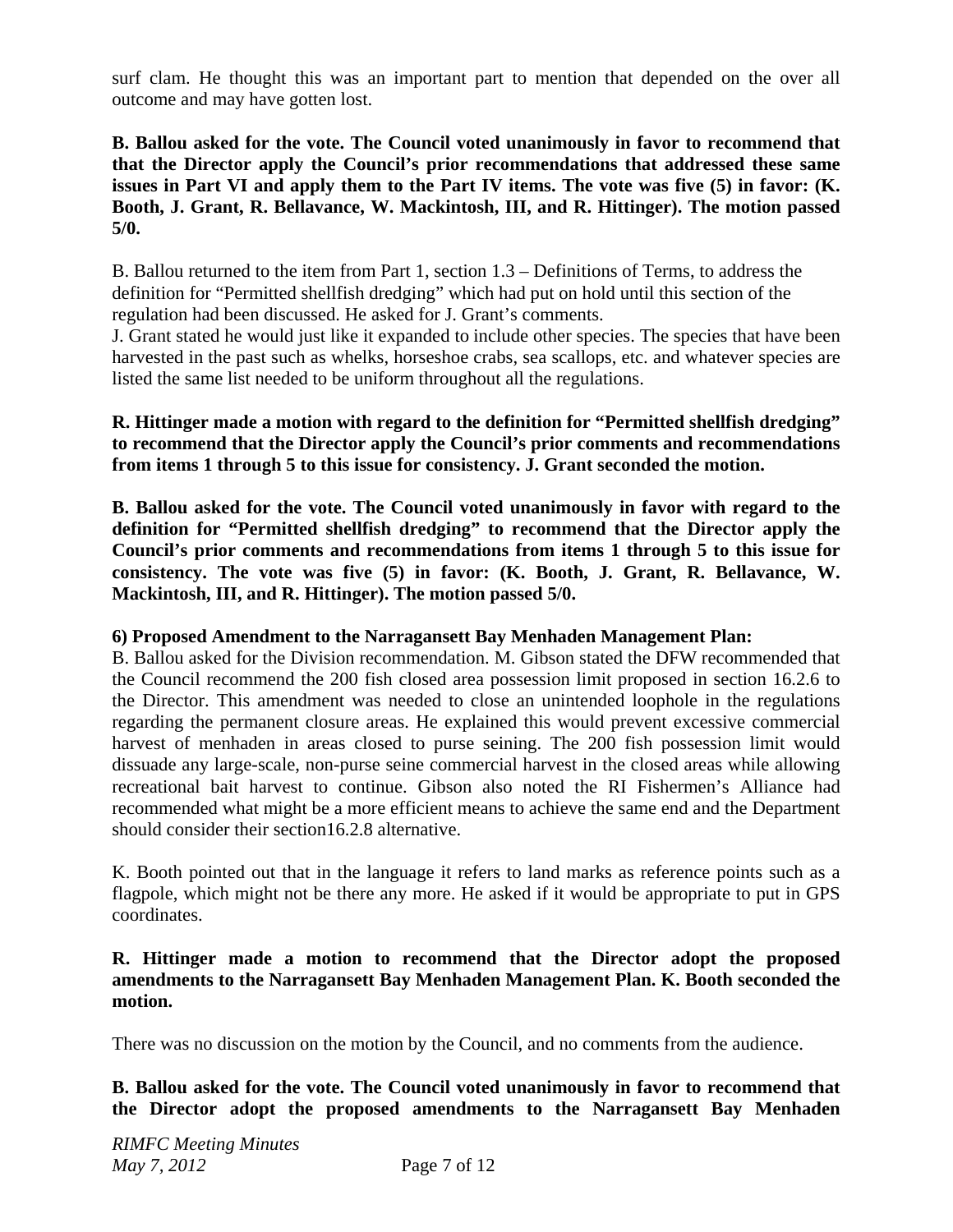**Management Plan. The vote was five in favor: (R. Bellavance, K. Booth, J. Grant, R. Hittinger, W. Mackintosh, III); opposed: (none). The motion passed 5/0.**

**7) Proposed amendments to the Lobster Management Plan for mandatory v-notching of certain female lobsters in LCMA 2 and establishing a minimum size increase for LCMA 3 as conservation equivalency methods for complying with Addendum XVII to Amendment 3 of the ASMFC Interstate Fishery Management Plan, as well as adopting certain technical revisions to update language and remove expired language.** 

B. Ballou asked for the Division recommendation. M. Gibson stated the Division recommends that the Council recommend adoption of the area 2 and 3 lobster management measures to the Director. The v-notch measure for area 2 and the gauge increase for area 3 are ASMFC compliance requirements under Addendum XVII to the interstate lobster fishery management plan. Failure to adopt these measures could result in imposition of a federal moratorium on lobster fishing in the state.

**R. Bellavance made a motion to recommend that the Director adopt the proposed amendments to the Lobster Management Plan for mandatory v-notching of all egg bearing female lobsters in LCMA 2 and establishing a minimum gauge size of 3-17/32 inches in LCMA 3. R. Hittinger seconded the motion.** 

There were no comments from the Council.

**B. Ballou asked for the vote. The Council voted unanimously in favor to recommend that the Director adopt the proposed amendments to the Lobster Management Plan for mandatory v-notching of all egg bearing female lobsters in LCMA 2 and establishing a minimum gauge size of 3-17/32 inches in LCMA 3. The vote was five in favor: (R. Bellavance, K. Booth, J. Grant, R. Hittinger, W. Mackintosh, III); opposed: (none). The motion passed 5/0.**

#### **8) Proposed amendments to the Spiny dogfish management plan.**

B. Ballou asked for the Division recommendation. M. Gibson recommended that the Council endorse the concept of cooperative, New England management of spiny dogfish. A clear message has been conveyed from industry that ASMFC "northern region" management was inadequate for Rhode Island needs. It was not clear that a specific enabling regulation was needed but the Council should signal to the Director that more flexibility is needed. The Division needs to explore how to access the late season fishery that has been closed for the past several years. Gibson explained this would move spiny dogfish in to the other category with quota species.

### **W. Mackintosh, III recommended that the Director adopt the language as proposed by the Division for the spiny dogfish fishery to allow for more flexibility. K. Booth seconded the motion.**

There was no discussion by the Council, and no comments from the audience.

**The Council voted unanimously in favor to recommend that the Director adopt the language as proposed by the Division for the spiny dogfish fishery to allow for more flexibility. The vote was five (5) in favor: (R. Bellavance, K. Booth, J. Grant, R. Hittinger, W. Mackintosh, III); opposed: (none). The motion passed 5/0.**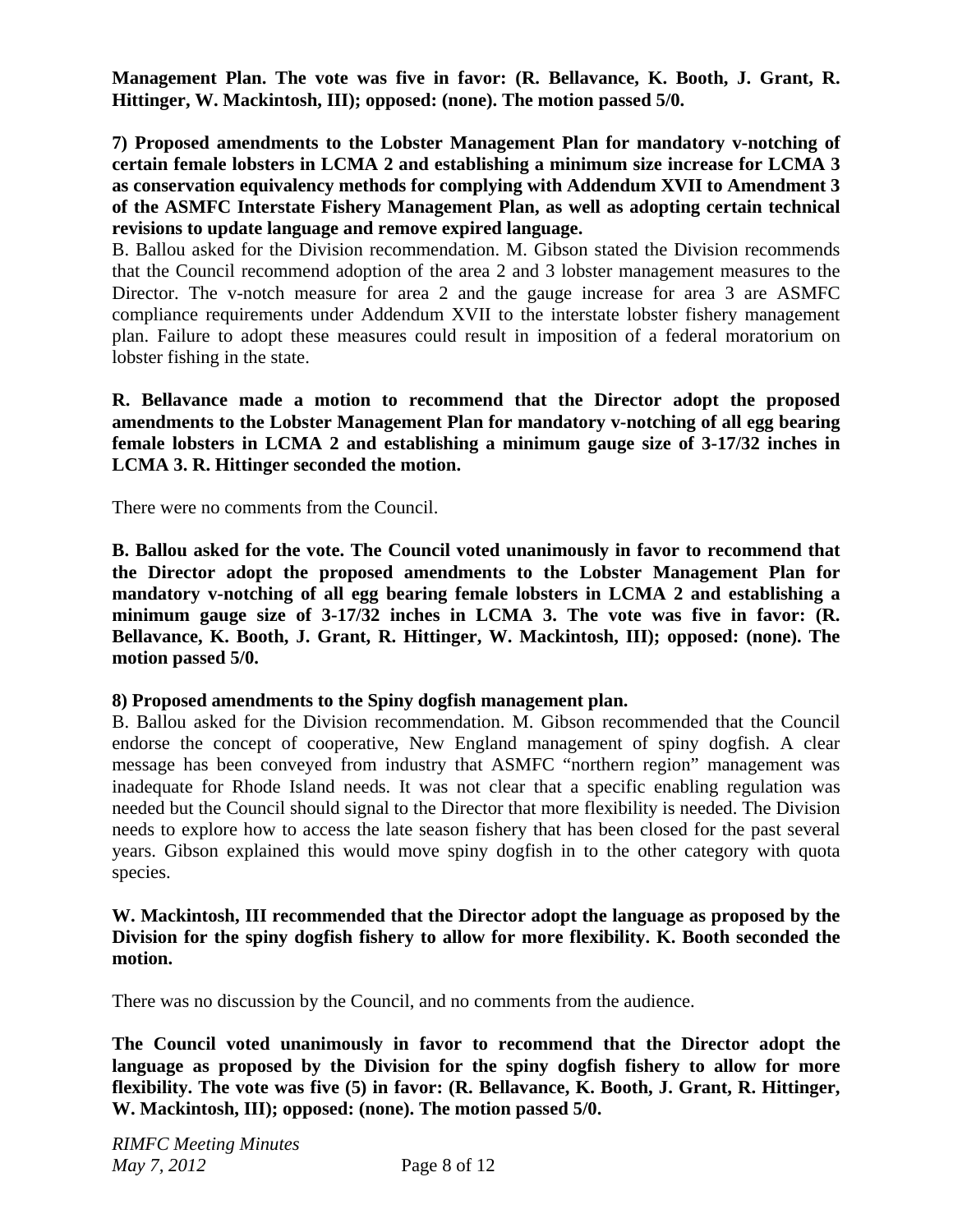## **9) Proposed amendments to "Part III – RI Marine Fisheries Regulations – Marine Fisheries Council" to allow more flexibility to adjust seasons in order to effectively comply with federal fishery management plans.**

B. Ballou asked for the Division recommendations. M. Gibson stated the Division recommended that the Council recommend adoption of the proposed changes to Part III. The changes would reflect the changes in status of the Council to an advisory body, thereby aligning regulation with existing statute. The changes would also allow the Division more authority to manage quota species when unforeseen consequences occur. These include failure of a gear type (i.e. floating traps) to attain their allotted quota and/or orders from ASMFC to curtail or extend fishing seasons. He noted this measure was not intended to undermine the AP/RIMFC process but simply to allow the Division to act quickly when a need arises that was not anticipated by the Council and APs.

B. Ballou added this was a proposal that emanated from the Director when she was faced with the recreational scup season issue last year. The Director was disappointed to learn that the Department was not able to act in a more nimble manner to adjust the recreational scup season, as it should have been able to. She therefore charged the Division with moving forward with this issue.

### **R. Bellavance made a motion to recommend that the Director adopt the proposed amendments to "Part III – RI Marine Fisheries Regulations – Marine Fisheries Council" under Section 3.2.1. R. Hittinger seconded the motion.**

K. Booth voiced concern with the proposed amendments and wanted to make sure this was for just season changes.

R. Bellavance stated this was tremendously important and if we do not pass this, we would be restricting potential fishing effort for RI.

R. Hittinger stated this was something that had to be available to be able to move the quota around, and move the catch around. He stated he was in support of the amendments.

S. Parente commented that he had spoke at the public hearing on this issue and he was not opposed to the Director having the authority for season changes but was opposed to some of the other modifications being proposed.

K. Booth stated he had concerns about the other sections such as 3.2.1-2 possession limit changes. He commented the intent was well intended however, people change and Directors change and this would allow a Director to circumvent this entire process. He raised concerns about sector allocations forming from this section with no review by the Council. He understood the need for flexibility however there would be no checks and balances.

B. Ballou reviewed the sections with amendments; allocation, possession limit, and season changes. He noted there were no substantive changes being proposed for possession limit changes, and there was new language proposed for allocation and season changes that would provide for new authorities. He noted he understood K. Booth's concerns for the allocation sections, which were that the Director would have too much authority to make changes with in sub periods and between gear types.

R. Bellavance stated he did not think the Director or the Division would make changes without letting the Council or others know of their intent.

M. Gibson clarified the conditions which were very specific under which this new authority could be drawn upon and that was either; the Division projected the quota was going to be exhausted before the end of the sub period, or may not be caught. These were the conditions the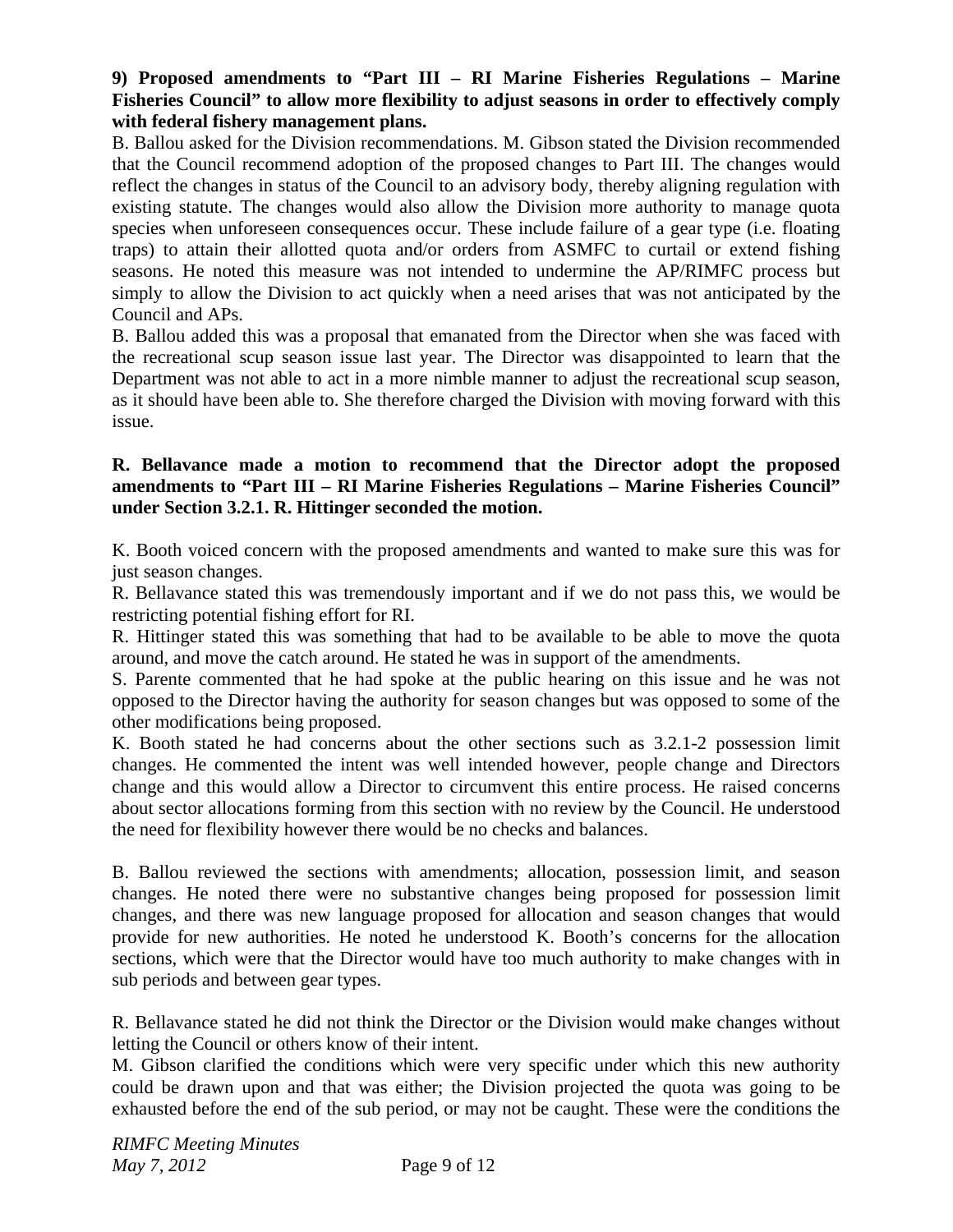Director could make modifications. He stated he felt it would be difficult for the Director to make any other changes out side of the projections of the quota since this information was posted on the Division website for everyone to follow.

Division staff noted this was a more comprehensive manner to address issues that may arise without having to promulgate specific regulations for each specific species in a piece meal manner.

S. Parente asked for clarification on the motion, if the Council was voting on one paragraph of a subsection or all of Part III amendments. B. Ballou confirmed the vote was to approve all of Part III amendments. S. Parente then stated he was opposed to the proposed amendments to Part III as written. He commented that the language was far too abstract and non-specific and leaves to much room for interruption. He reminded the Chair he had asked specific questions at the public hearing that he felt needed to be addressed before the Council considered this motion. He voiced concerns about people changing and Directors leaving and things could change in the future.

M. Gibson commented that the language before the Council was not open ended in any way and he felt it had a specific intent, which the Division needed in order to manage the various fisheries.

S. Parente stated he had asked specific legal questions at the public hearing; (1) if there was anything contained in the legal intent that would authorize the Department and/or the Division to modify sub period time frames, and or percentages associated with those time frames without an advisory panel meeting, public hearing and Council process. (2) could this language be legally construed to authorize the Department and/or Division the authority to allocate quota of any species to any specific gear type within a defined sub period to create a sector type situation for all stakeholders?

B. Ballou responded "no" to each of the questions. B. Ballou stated there was no legal intent to do so. G. Powers stated he would not dispute either of B. Ballou's opinions on the issue.

B. Ballou clarified that the language was very constrained and very limited, and the open-ended concerns that you had appear to be unfound.

S. Parente thanked B. Ballou for letting him voice his concerns and for addressing his concerns.

**B. Ballou asked for the vote. The Council voted in favor to recommend that the Director adopt all the proposed amendments to "Part III – RI Marine Fisheries Regulations – Marine Fisheries Council" under Section 3.2.1. The vote was four (4) in favor: (R. Bellavance, J. Grant, R. Hittinger, W. Mackintosh, III); none opposed; and one (1) abstention: K. Booth. The motion passed 4/0/1.**

**J. Grant made a motion to recommend that the Director adopt all the proposed amendments to "Part III – RI Marine Fisheries Regulations – Marine Fisheries Council" to update all the proposed changes to be consistent with statutory language. K. Booth seconded the motion. B. Ballou asked for the vote. The Council voted unanimously in favor. The vote was five (5) in favor: (R. Bellavance, K. Booth, J. Grant, R. Hittinger, W. Mackintosh, III); opposed: (none). The motion passed 5/0.** 

# *Approval of IAC meetings (for May, July and August if necessary) – R. Bellavance:*

R. Bellavance noted there were potentially three IAC meetings scheduled. The first meeting was for May 15 to address the trap definition issue, the seconded meeting was scheduled for July  $10<sup>th</sup>$ , which was the annual review of commercial licensing for 2013, and the third meeting would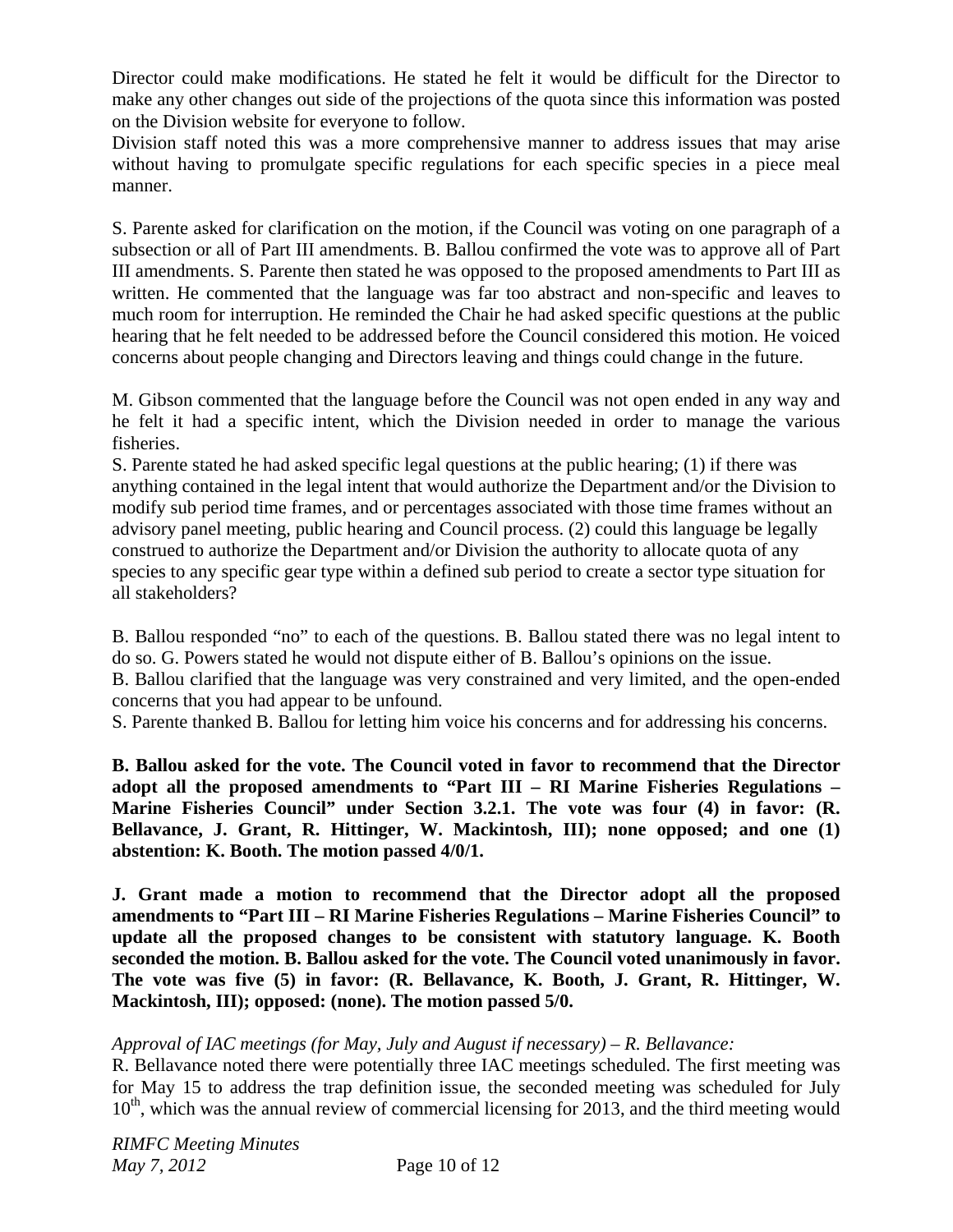be held on August  $7<sup>th</sup>$  only if the committee needed to have another meeting to finish business from the July  $10<sup>th</sup>$  meeting. J. Grant wanted to make sure the whelk trap/pot items pertaining to the trap definition issue were also included in the IAC meeting discussions for the May agenda.

# **B. Ballou asked if there were any objections from the Council to approving the three**  agendas including the modified May 15<sup>th</sup>agenda. Hearing no objections all the IAC meeting **agendas were approved.**

# *Approval of Groundfish AP meeting agenda – K. Booth:*

K. Booth asked M. Gibson for guidance as to when this meeting should take place. M. Gibson suggested the Division meet with our state counterparts first then have staff work with him to set an AP meeting date. Gibson suggested going forward with the proposed amendments that we have proposed for spiny dogfish for now then come back with an AP meeting after the Division meets with neighboring states. **B. Ballou asked if there were any objections from the Council to approving the agenda with a date to be determined. Hearing no objections the Groundfish AP meeting agenda was approved.** 

## *Discuss new Menhaden/Herring AP Membership and approve meeting agenda to discuss herring issue – B. Ballou:*

The Council approved a motion to leaving the Menhaden AP as is, and form an ad hoc Herring panel to review the Atlantic Herring issue (more like a working group. The meeting date to be determined targeted for possibly June. Division staff will solicit for participation on the ad hoc committee. **B. Ballou asked if there were any objections from the Council to approving the agenda with a date to be determined. Hearing no objections the ad hoc herring committee meeting agenda was approved.** 

# *Appointment of new members to Advisory Panels – N. Scarduzio:*

Three applications were received – two individuals were interested in positions on the Groundfish AP, one individual was applying for a position on the summer flounder AP and an individual was applying for a slot on the striped bass AP.

The Council approved A. Gewirtz to the Primary Gillnet-Inshore positions and moved R. Fuka to the Primary Fish Pot position on the Groundfish AP.

### **B. Ballou asked Council members if there were any objections to approving these positions as indicated. The Council voted unanimously to approve all the positions.**

J. Carvalho stated he was opposed to the current AP process. He pointed out that having a consensus group was more effective since most of the time there was not enough people to show up for a quorum.

# **Old Business**

### *Continue discussion on consolidating Advisory Panels and a series of back-to-back AP meetings early this fall to address the 2013 fishing season – B. Ballou:*

B. Ballou indicated the Division wanted to try something new, set up back-to-back meetings in a one or two day setting in the fall possibly in September to work through the different species. Ballou suggested reconvening a Council meeting in midsummer to tackle just this issue. He asked the Council if they were interested in moving in this direction.

K. Booth was in support of having a summer Council meeting to further discuss this idea, with a limited agenda so they could focus on this issue.

W. Mackintosh, III stated he agreed with J. Carvalho that it was difficult to get a quorum and a consensus would be a better way to go instead of not having to worry about getting a quorum for